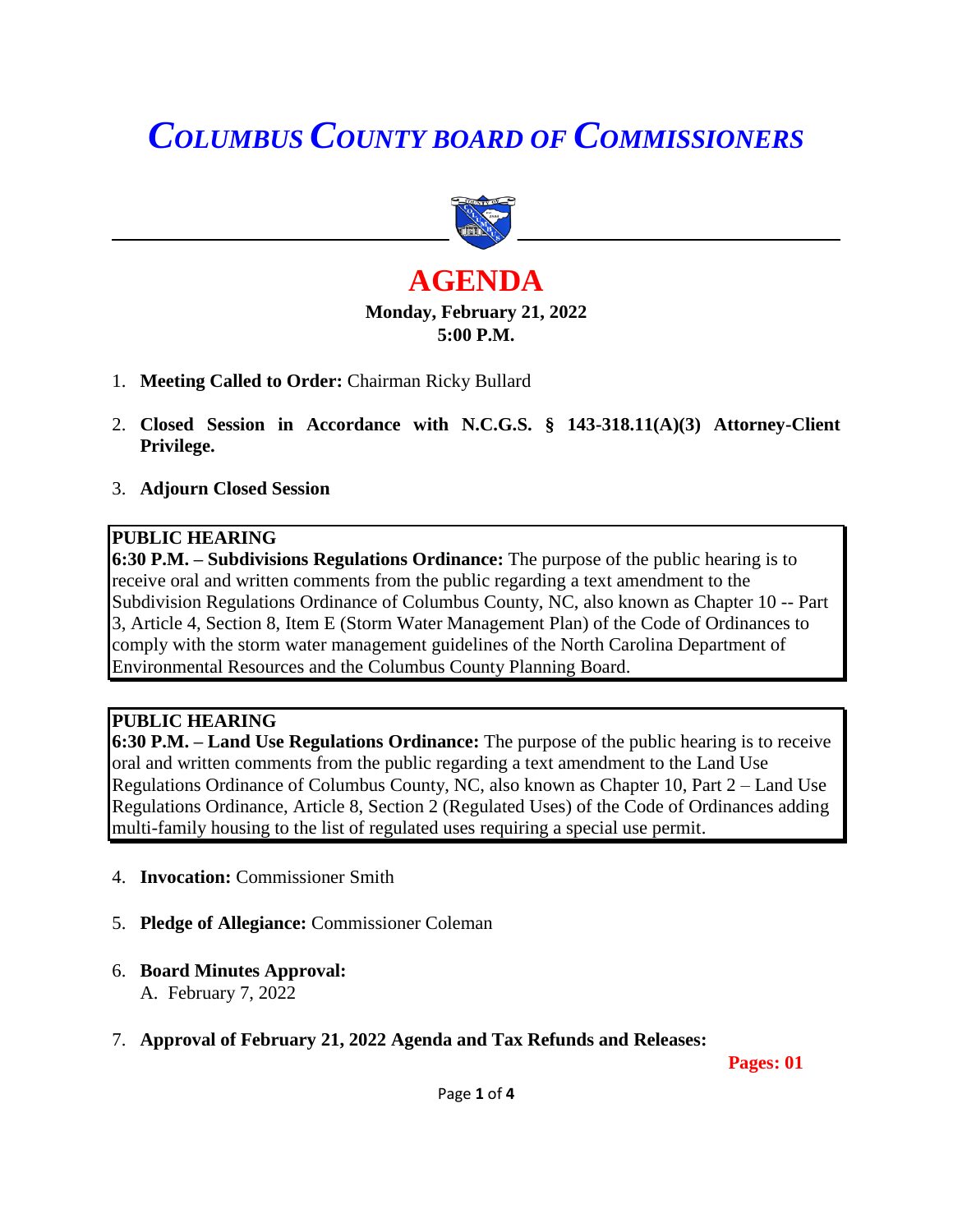## 8. **Public Input**

- 9. **Employee Spotlight – Lyn Ward:** County Manager Eddie Madden will spotlight Columbus County Library Business Officer/Branch Coordinator Lyn Ward. **Pages: 02-03 (Eddie Madden will be present to explain and answer any questions the Commissioners may have.)**
- 10. **Resolution – Approval of Resolution of Support for FOCUS Broadband (formerly ATMC) to Increase High-Speed Internet in Columbus County:** Kris Ward, Director of Business Development, is requesting Board Approval. **Pages: 04-12 (Kris Ward will be present to explain and answer any questions the Commissioners may have.)**
- 11. **Agreement – Approval of Partnership Agreement between FOCUS Broadband (formerly ATMC) and the County of Columbus:** Kris Ward, Director of Business Development, is requesting Board Approval. **Pages: 13-16 (Kris Ward will be present to explain and answer any questions the Commissioners may have.)**
- 12. **Airport – Grant Agreement between the NCDOT and Columbus County:** Phil Edwards, Director, is requesting Board Approval. The grant award for Project #36237.53.17.1 Terminal building Concept Study is in the amount of \$34,002 with a 10% match of \$3,778, which is in the airport budget. Total Project cost is \$37,780. **Pages: 17-29 (Phil Edwards will be present to explain and answer any questions the Commissioners may have.)**
- 13. **Southeastern Community College – Presentation of Economic Analysis Study Performed by EMSI Burning Glass:** Dr. Chris English, SCC President, will present this data to the Board. **Pages: 30 (Dr. Chris English will be present to explain and answer any questions the Commissioners may have.)**
- 14. **DSS Monthly Administrative Update:** Algernon McKenzie, Director, will provide the monthly update. **Pages: 31-40 (Algernon McKenzie will be present to explain and answer any questions the Commissioners may have.)**
- 15. **Resolution – Approval Granting Signatory Authority to Amanda Prince for Workers' Compensation Claims:** Amanda Prince, Staff Attorney/Clerk to Board, is requesting Board Approval. **Pages: 41-42**

**(Amanda Prince will be present to explain and answer any questions the Commissioners may have.)**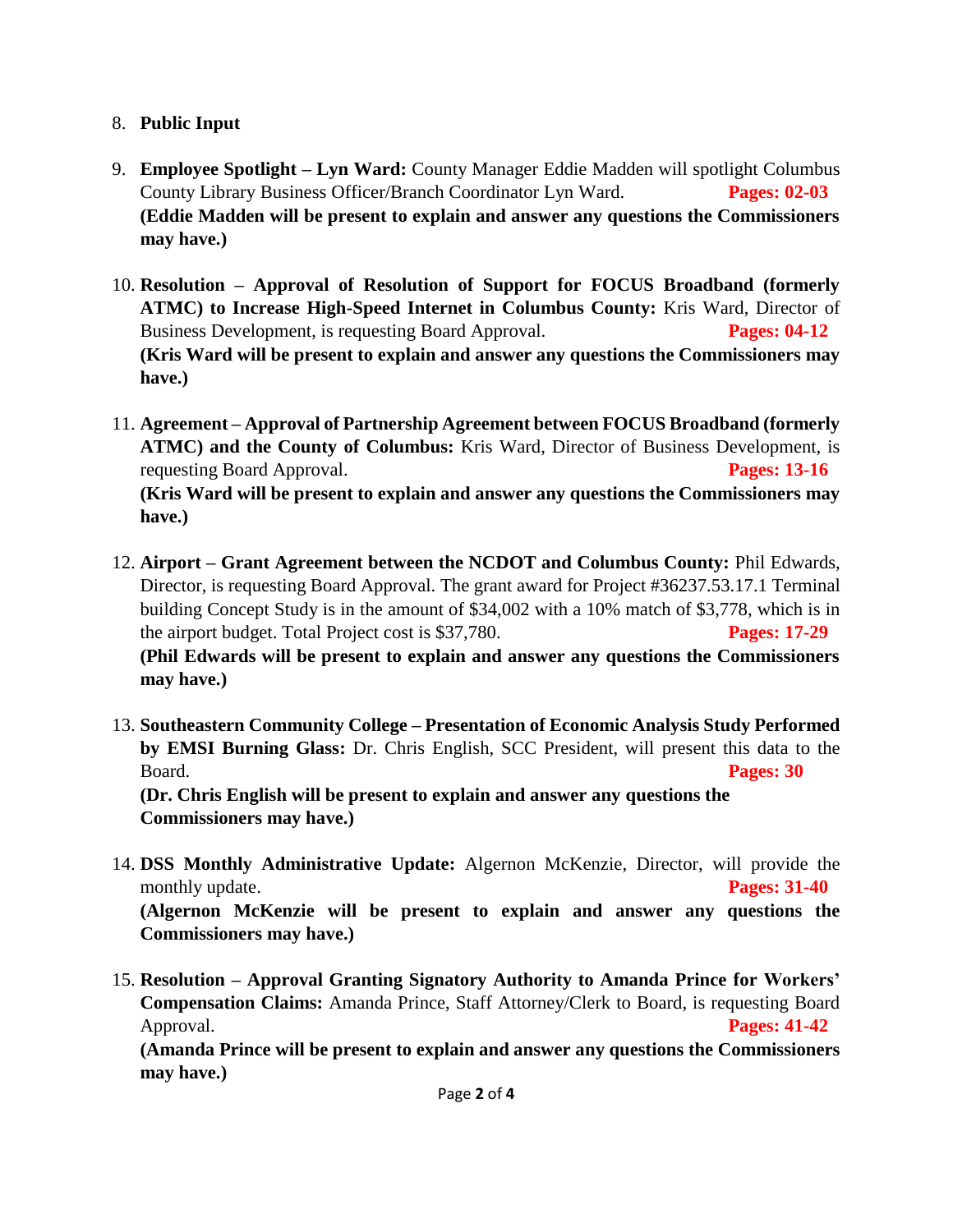- 16. **Administration – Transfer of Ownership of Sewer Line at North BB&T Campus to the City of Whiteville:** Amanda Prince, Staff Attorney/Clerk to Board, is requesting Board Approval. **Pages: 43 (Amanda Prince will be present to explain and answer any questions the Commissioners may have.)**
- 17. **Planning – Second Reading and Approval of an Amendment to the Subdivision Regulations Ordinance of Columbus County:** Dr. Gary Lanier, Director, is requesting Board Approval of an amendment to Chapter 10, Part 3, Article 4, Section 8, Item E (Storm Water Management Plan). **Pages: 44-46 (Dr. Gary Lanier will be present to explain and answer any questions the Commissioners**

**may have.)**

18. **Planning – Second Reading and Approval of an Amendment to the Land Use Regulations Ordinance of Columbus County and Request for Public Hearing:** Dr. Gary Lanier, Director, is requesting Board Approval of an amendment to Chapter 10, Part 2, Article 8, Section 2 (Regulated Uses) to add Multi-Family Housing to the list of Regulated Uses Requiring a Special Use Permit. **Pages: 47-49**

**(Dr. Gary Lanier will be present to explain and answer any questions the Commissioners may have.)**

19. **Finance – Acceptance of Finance Report:** Jay Leatherman, Director, is requesting Board Acceptance. **Pages: 50-57**

**(Jay Leatherman will be present to explain and answer any questions the Commissioners may have.)**

- 20. **Motorola – Update on Servicing Contract for VIPER Radio System:** Motorola representatives Kristin Donovan, Area Sales Manager, Joseph Knox, Account Manager, and Chad Benson, Customer Support Manager will provide an update. **Pages: 58-87**
- 21. **Appointments/Re-Appointments/Replacements:** Staff is requesting appointments, reappointments or replacements to the following boards, committees and councils.

| <b>Legend: EB</b><br><b>Listed Zone#</b>                                 |                                                                                         | $=$ Entire Board<br>$=$ Individual Commissioner       |                                                                          |  |
|--------------------------------------------------------------------------|-----------------------------------------------------------------------------------------|-------------------------------------------------------|--------------------------------------------------------------------------|--|
| <b>Zone I:</b><br><b>Zone II:</b><br><b>Zone III:</b><br><b>Zone IV:</b> | <b>Jerome McMillian</b><br><b>Chris Smith</b><br>Giles E. Byrd<br><b>Lavern Coleman</b> | <b>Zone V:</b><br><b>Zone VI:</b><br><b>Zone VII:</b> | <b>Brent Watts</b><br><b>Ricky Bullard</b><br><b>Charles T. McDowell</b> |  |